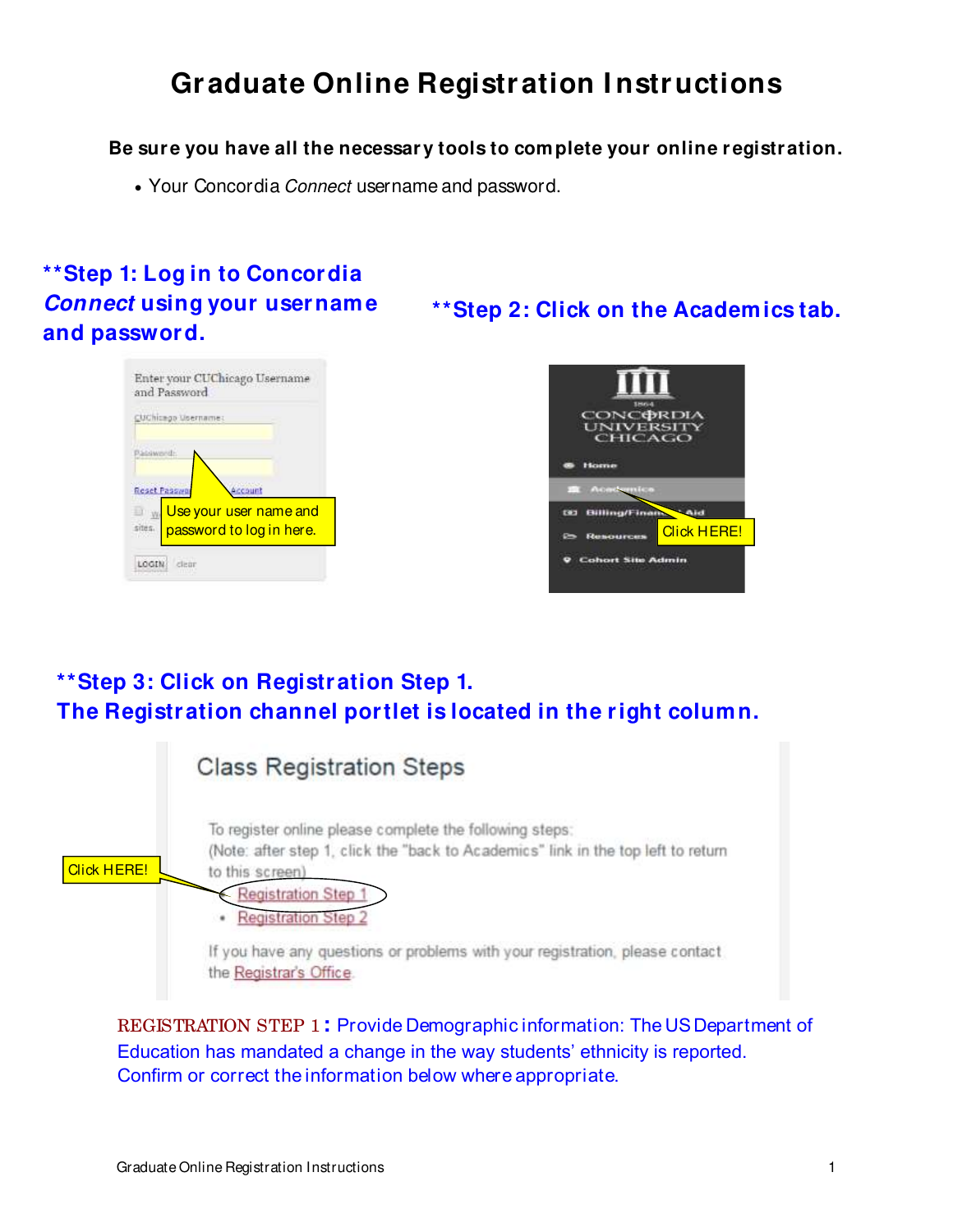

# **\*\*Step 5: Read and Accept the Pre-Registration Questions; you may or**  may not see these. If you do not, skip to Step 6.



# **\*\*Step 6: On the Registration Menu, click "Add or Drop Classes."**

|                    | <b>Registration</b>                                                                                                                                                                          |                                                                         |
|--------------------|----------------------------------------------------------------------------------------------------------------------------------------------------------------------------------------------|-------------------------------------------------------------------------|
| <b>Click HERE!</b> | Select Terri<br>Addrer Drop Classes<br>Milp Classes<br>Change Cass Options<br>Week at a Glarice.<br>Student Detail Schedule<br>Registration Fee Assessment<br>with mother lawer information. | Select a Term: Fall 2010 Semester<br>$\overline{\phantom{a}}$<br>Submit |
|                    | Registration Status<br><b>Update Shudent Term Cata.</b><br>Actve Regatrator:<br>Registration History                                                                                         | 8B: You will have to select a term (Summer 2017) and [<br>click Submit. |

**\*\*Step 7: The Add/ Drop classes worksheet will appear. Put one 4-digit CRN in each box at the bottom of the screen.** You can submit up to 10 CRNs at one time.

| Add Classes Worksheet | 9A: Put a CRN in each box. |                                   |  |  |
|-----------------------|----------------------------|-----------------------------------|--|--|
| <b>CRINK</b>          |                            |                                   |  |  |
|                       |                            |                                   |  |  |
| Submit Changes        | Reset<br>Class Search      |                                   |  |  |
|                       |                            | 19B: Then click "Submit Changes." |  |  |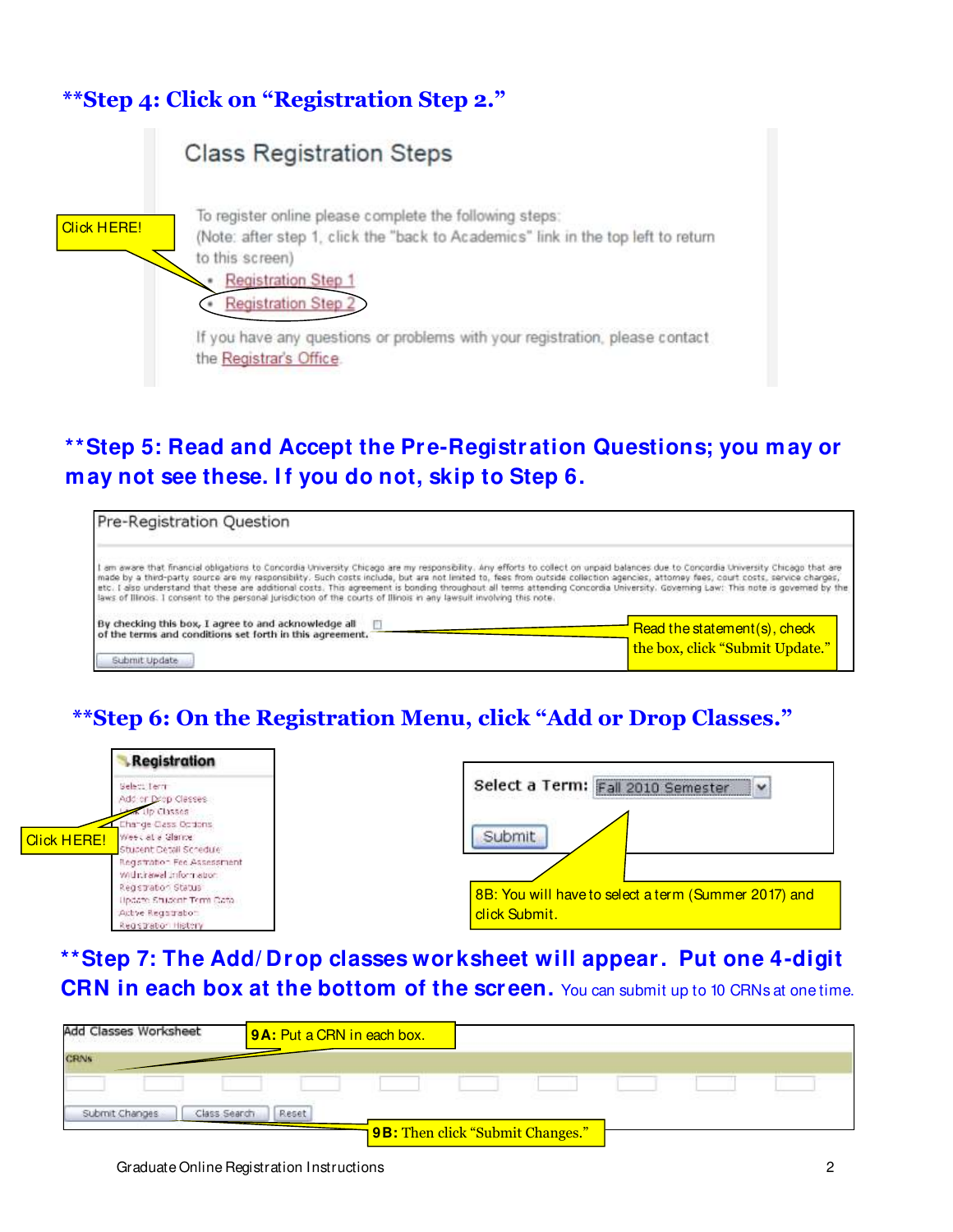# **\*\*Step 8: Once you have submitted your CRNs, you will get a registration confirmation on screen (see below). As long as the classes show up as "Web Registered" you are done!**



Step 8 note: If you come up with error messages, make sure you are inputting the correct CRNs and that the times do not conflict.

### **\*\*Step 9: View and verify your new schedule(s) online.**

| Select terri<br>Addrer Drep Classes.<br>look Up Classes<br>Change Class Octons<br>West at a Glarice.<br>Student Detail Schedule<br>Registration Fee Assessment                                      | Total Credit Hours: 6,500<br><b>Associated Term:</b><br>CRN:<br>Status:                                     | Intro to Cultural Anthropology - ATH 2020 - 1<br>Fall 2010 Semester<br>3025                                                          | <b>Meeting Time</b><br><b>Meeting Days</b><br>Location                                                                                                                                                                                            |                                                                                                                                             |
|-----------------------------------------------------------------------------------------------------------------------------------------------------------------------------------------------------|-------------------------------------------------------------------------------------------------------------|--------------------------------------------------------------------------------------------------------------------------------------|---------------------------------------------------------------------------------------------------------------------------------------------------------------------------------------------------------------------------------------------------|---------------------------------------------------------------------------------------------------------------------------------------------|
| would change is welched wo<br>Registration Status<br><b>Update Shudent Term Cata.</b><br>Active Regarration<br>Registration History<br>The Student Detail Schedule<br>gives you all information you | Assigned Instructor: Jenna W. Mahay (2)<br>Grade Mode:<br>Credits:<br>Level:<br>Campus:<br><b>Type Time</b> | **Web Registered** on Apr<br>Standard Lette<br>3,000<br>Under aduate<br>ver Forest<br>Days Where<br><b>Date Range</b>                | Click here to email<br>vour instructor!<br><b>Schedule Type Instructors</b><br>Jenna W. Mahay (P)                                                                                                                                                 |                                                                                                                                             |
| Course Number, Section Num-<br>ber, CRN, Registration Status,<br><b>Instructor, Grade Mode</b><br>(Standard or Pass/DF), Credits,<br>Time, Days, Location, and Addi-<br>tional Instructors.         | Associated Term:<br>CRN:<br>Status:<br>Grade Mode:<br>Credits:<br>Level:<br>Campus:                         | Fall 2010 Semester<br>3380<br>**Web Registered** on Apr 06, 2010<br>Standard Letter<br>0.500<br>Undergraduate<br><b>River Forest</b> | If no meeting day or times have been as-<br>signed, they will show as TBA. Not all class-<br>rooms have been assigned, as well, so they<br>will show as TBA. Please check back nearer<br>the beginning of the semester for updated<br>classrooms. |                                                                                                                                             |
|                                                                                                                                                                                                     | will need about the course: Title,                                                                          | Class TBA                                                                                                                            | <b>Scheduled Meeting Times</b><br>Intermediate Applied Clarinet - MUSA 3721 - 1<br>Assigned Instructor: Kara M. Bandis<br><b>Scheduled Meeting Times</b><br><b>Type Time Days Where Date Range</b><br>Aug 30, 2010 - Dec 17, 2010 Lecture<br>TBA: | Class 12:30 pm - 1:20 pm MWF Addison Hall 214 Aug 30, 2010 - Dec 17, 2010 Lecture<br><b>Schedule Type Instructors</b><br>Kara M. Bandos (P) |